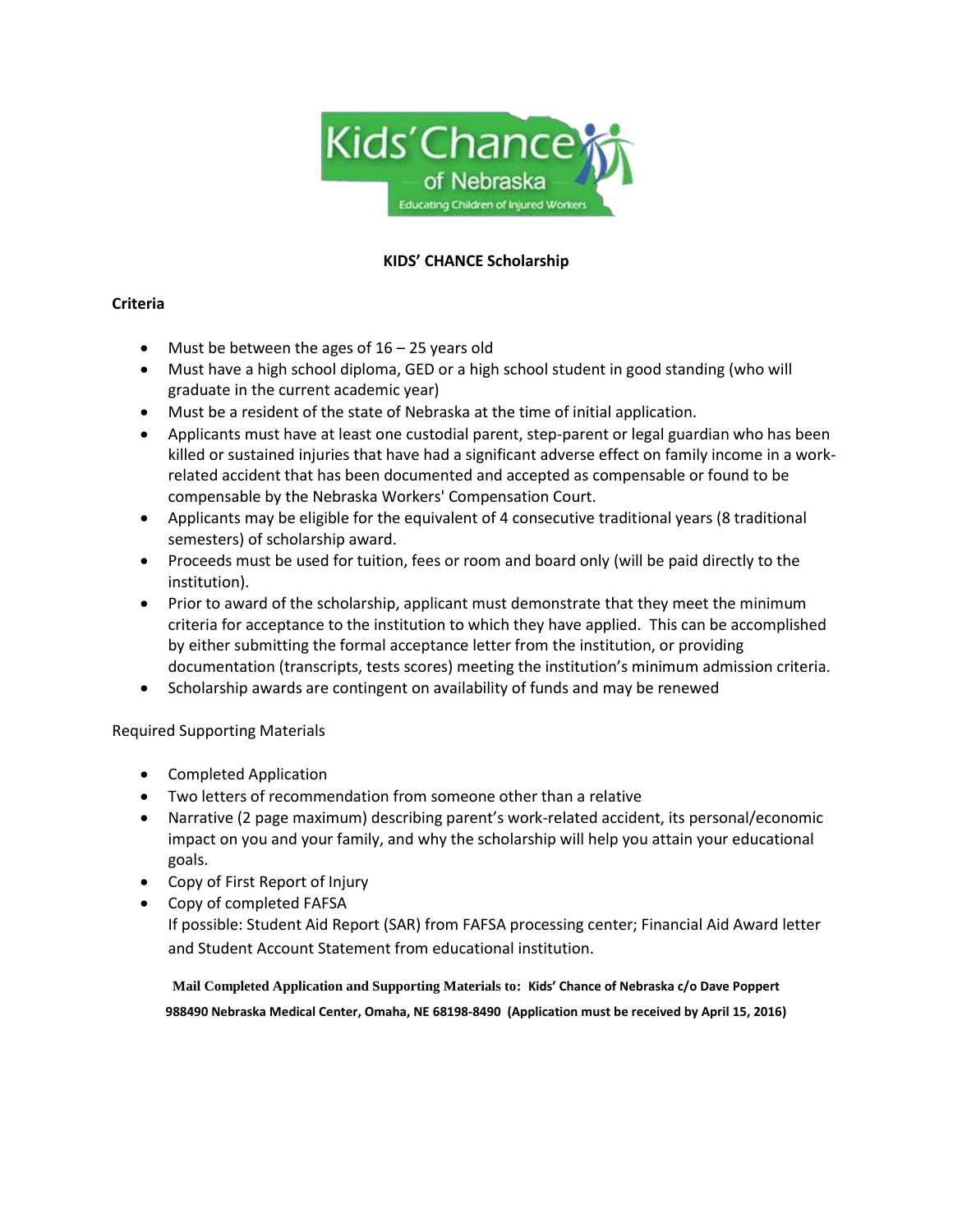

# **KIDS' CHANCE Scholarship Application**

## **Student Information**

| 1.  |                                                                                                                                                                                                                                                                                                                                                                                                      |  |  |  |  |
|-----|------------------------------------------------------------------------------------------------------------------------------------------------------------------------------------------------------------------------------------------------------------------------------------------------------------------------------------------------------------------------------------------------------|--|--|--|--|
| 2.  |                                                                                                                                                                                                                                                                                                                                                                                                      |  |  |  |  |
| 3.  |                                                                                                                                                                                                                                                                                                                                                                                                      |  |  |  |  |
| 4.  |                                                                                                                                                                                                                                                                                                                                                                                                      |  |  |  |  |
| 5.  | 5A. Home Phone Number                                                                                                                                                                                                                                                                                                                                                                                |  |  |  |  |
| 5B. |                                                                                                                                                                                                                                                                                                                                                                                                      |  |  |  |  |
| 6.  |                                                                                                                                                                                                                                                                                                                                                                                                      |  |  |  |  |
|     | Parent's Address<br>(if different than students')                                                                                                                                                                                                                                                                                                                                                    |  |  |  |  |
| 7.  | Number of family members living at home dependent upon the injured or deceased parent ______                                                                                                                                                                                                                                                                                                         |  |  |  |  |
| 8.  | Injured or deceased parent                                                                                                                                                                                                                                                                                                                                                                           |  |  |  |  |
|     | Name<br>a.                                                                                                                                                                                                                                                                                                                                                                                           |  |  |  |  |
|     | b.                                                                                                                                                                                                                                                                                                                                                                                                   |  |  |  |  |
|     | c.                                                                                                                                                                                                                                                                                                                                                                                                   |  |  |  |  |
|     |                                                                                                                                                                                                                                                                                                                                                                                                      |  |  |  |  |
|     | d.<br>Name address and telephone number of employer __________________________________                                                                                                                                                                                                                                                                                                               |  |  |  |  |
|     | Workers' Compensation insurance carrier of employer ____________________________<br>e.                                                                                                                                                                                                                                                                                                               |  |  |  |  |
|     | f.                                                                                                                                                                                                                                                                                                                                                                                                   |  |  |  |  |
|     | g.                                                                                                                                                                                                                                                                                                                                                                                                   |  |  |  |  |
|     | If yes, explain $\frac{1}{\sqrt{1-\frac{1}{2}}\sqrt{1-\frac{1}{2}}\sqrt{1-\frac{1}{2}}\sqrt{1-\frac{1}{2}}\sqrt{1-\frac{1}{2}}\sqrt{1-\frac{1}{2}}\sqrt{1-\frac{1}{2}}\sqrt{1-\frac{1}{2}}\sqrt{1-\frac{1}{2}}\sqrt{1-\frac{1}{2}}\sqrt{1-\frac{1}{2}}\sqrt{1-\frac{1}{2}}\sqrt{1-\frac{1}{2}}\sqrt{1-\frac{1}{2}}\sqrt{1-\frac{1}{2}}\sqrt{1-\frac{1}{2}}\sqrt{1-\frac{1}{2}}\sqrt{1-\frac{1}{2}}\$ |  |  |  |  |
|     | h.<br>Is injured parent currently working _______ Yes<br><b>Solution</b> No.                                                                                                                                                                                                                                                                                                                         |  |  |  |  |
| 9.  | Is other parent employed?<br>$\frac{1}{1}$ Yes<br>$\frac{1}{\sqrt{1-\frac{1}{2}}}\sqrt{1-\frac{1}{2}}$                                                                                                                                                                                                                                                                                               |  |  |  |  |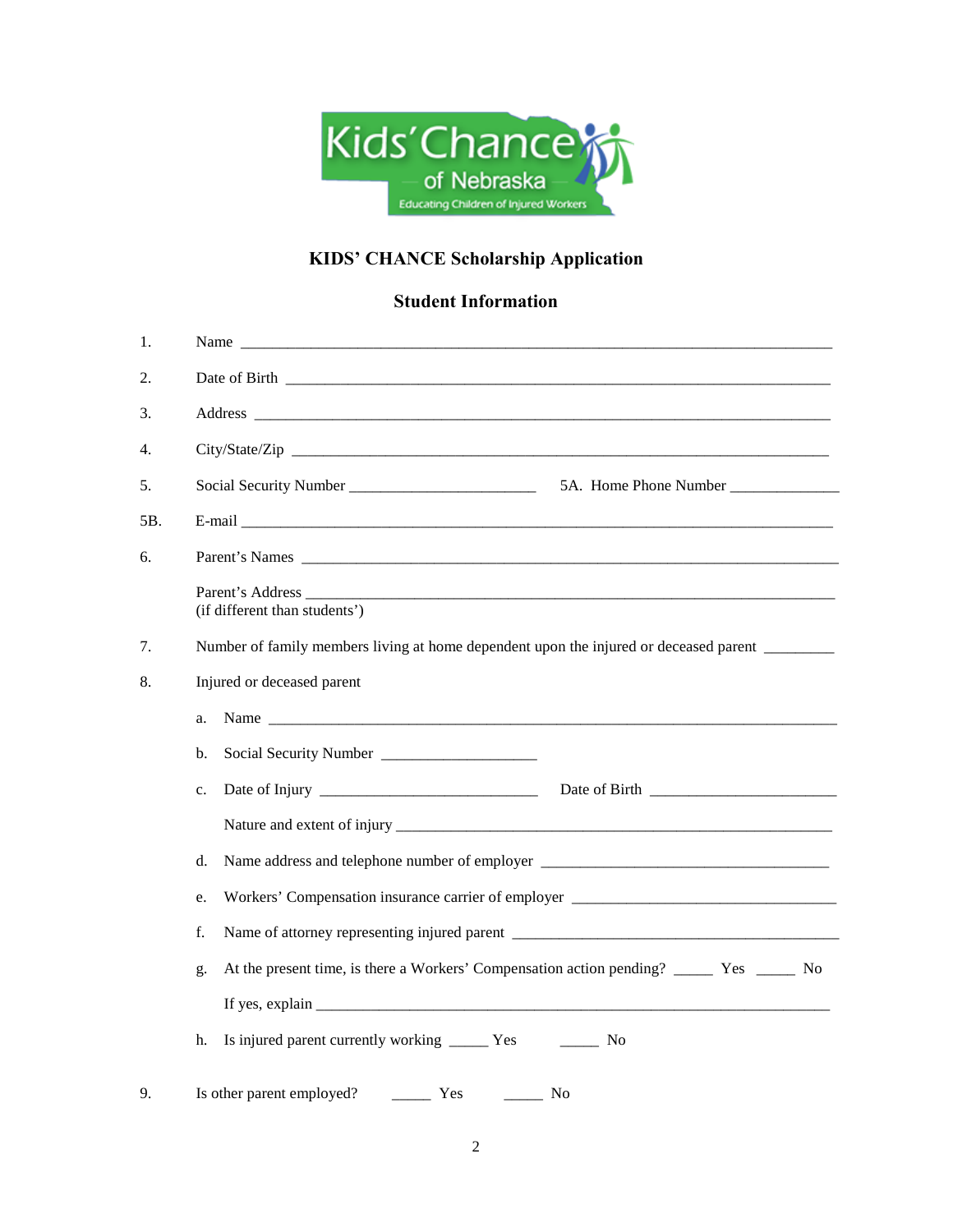### **Academic Information**

1. If you are currently a high school senior, please list the educational institution(s) you have applied to:

| School: 2000 and 2000 and 2000 and 2000 and 2000 and 2000 and 2000 and 2000 and 2000 and 2000 and 2000 and 200 |  | Admitted: Yes _____ No _____ Pending _____ |
|----------------------------------------------------------------------------------------------------------------|--|--------------------------------------------|
|                                                                                                                |  | Admitted: Yes _____ No _____ Pending _____ |
|                                                                                                                |  | __Admitted: Yes ____ No ____ Pending ____  |
|                                                                                                                |  | Admitted: Yes _____ No _____ Pending _____ |

Applicant must submit the formal acceptance letter from the institution, or provide documentation (transcripts, tests scores) demonstrating they meet the institution's minimum admission criteria.

2. Type of educational institution you plan on attending or are currently enrolled in (check one below):

\_\_\_\_\_\_\_ College/University (four year undergraduate degree)

\_\_\_\_\_\_\_ Junior/Community College (two year undergraduate degree)

\_\_\_\_\_\_\_ Trade/Vocational school

3. Name and address of educational institution you are attending (if currently enrolled):

| 4. Please list the annual costs of attendance if currently enrolled. If not, list the name and annual estimated |                |  |  |
|-----------------------------------------------------------------------------------------------------------------|----------------|--|--|
| costs of the school you intend to enroll in:                                                                    |                |  |  |
|                                                                                                                 | Room and Board |  |  |
|                                                                                                                 |                |  |  |
| 6. Career objective:                                                                                            |                |  |  |

\_\_\_\_\_\_\_\_\_\_\_\_\_\_\_\_\_\_\_\_\_\_\_\_\_\_\_\_\_\_\_\_\_\_\_\_\_\_\_\_\_\_\_\_\_\_\_\_\_\_\_\_\_\_\_\_\_\_\_\_\_\_\_\_\_\_\_\_\_\_\_\_\_\_\_\_\_\_\_\_\_\_\_\_\_\_

7. Extracurricular/school activities (attach additional Sheet if needed: \_\_\_\_\_\_\_\_\_\_\_\_\_\_\_\_\_\_\_\_\_\_\_\_\_\_\_\_\_\_\_

| 8. Current cumulative grade point average |  |  |  |
|-------------------------------------------|--|--|--|
|-------------------------------------------|--|--|--|

\_\_\_\_\_\_\_\_\_\_\_\_\_\_\_\_\_\_\_\_\_\_\_\_\_\_\_\_\_\_\_\_\_\_\_\_\_\_\_\_\_\_\_\_\_\_\_\_\_\_\_\_\_\_\_\_\_\_\_\_\_\_\_\_\_\_\_\_\_\_\_\_\_\_\_\_\_\_\_\_\_\_\_\_\_\_

\_\_\_\_\_\_\_\_\_\_\_\_\_\_\_\_\_\_\_\_\_\_\_\_\_\_\_\_\_\_\_\_\_\_\_\_\_\_\_\_\_\_\_\_\_\_\_\_\_\_\_\_\_\_\_\_\_\_\_\_\_\_\_\_\_\_\_\_\_\_\_\_\_\_\_\_\_\_\_\_\_\_\_\_\_\_

\_\_\_\_\_\_\_\_\_\_\_\_\_\_\_\_\_\_\_\_\_\_\_\_\_\_\_\_\_\_\_\_\_\_\_\_\_\_\_\_\_\_\_\_\_\_\_\_\_\_\_\_\_\_\_\_\_\_\_\_\_\_\_\_\_\_\_\_\_\_\_\_\_\_\_\_\_\_\_\_\_\_\_\_\_\_

\_\_\_\_\_\_\_\_\_\_\_\_\_\_\_\_\_\_\_\_\_\_\_\_\_\_\_\_\_\_\_\_\_\_\_\_\_\_\_\_\_\_\_\_\_\_\_\_\_\_\_\_\_\_\_\_\_\_\_\_\_\_\_\_\_\_\_\_\_\_\_\_\_\_\_\_\_\_\_\_\_\_\_\_\_\_

**Financial Information**